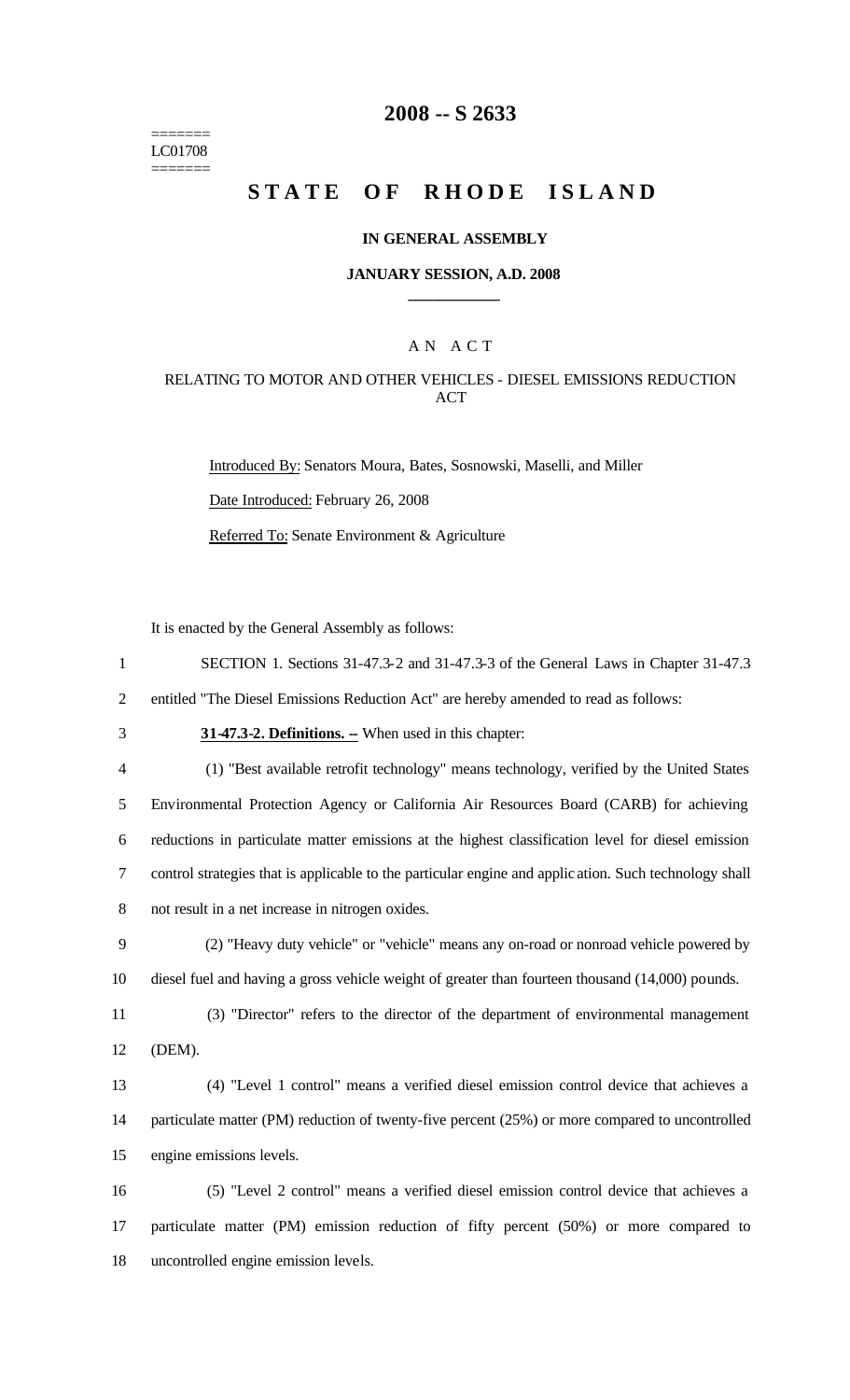1 (6) "Level 3 control" means a verified diesel emission control device that achieves a particulate matter (PM) emission reduction of eighty-five percent (85%) or more compared to uncontrolled engine emission levels, or that reduces emissions to less than or equal to one one- hundredth (0.01) grams of (PM) per brake horsepower-hour. Level 3 control includes repowering or replacing the existing diesel engine with an engine meeting US EPA's 2007 Heavy-duty Highway Diesel Standards, or in the case of a nonroad engine, an engine meeting the US EPA's Tier 4 Nonroad Diesel Standards.

8 (7) "Closed crankcase ventilation system (CCV)" means a system that separates oil and other contaminant from the blow-by gases and routes the blow-by gases into a diesel engine's intake system downstream of air filter.

11 (8) "Full-sized school bus" means a school bus, as defined in (Rhode Island general law) section (31-1-3), which is a type 1 diesel school bus, including spare buses operated by or under contract to a school district, but not including emergency contingency vehicles or low usage vehicles.

15 (9) "Model year 2007 emission standards" means engine standards promulgated by the federal Environmental Protection Agency in 40 CFR Parts 69, 80 and 86.

17 (10) "Verified emissions control device" means a device that has been verified by the federal Environmental Protection Agency or the California Air Resources Board to reduce particulate matter emissions by a given amount.

(11) "Ultra low sulfur diesel fuel" means diesel fuel having sulfur content of fifteen

 thousandths percent (.0015%) of sulfur or less, as defined by the U.S. Environmental Protection Agency at 40 CFR section 80.520.

**31-47.3-3. Reducing emissions from school buses.** -- (a) Purpose. - To reduce health risks from diesel particulate matter (DPM) to Rhode Island school children by significantly reducing tailpipe emissions from school buses, and preventing engine emissions from entering the passenger cabin of the buses.

27 (b) Requirements for Rhode Island school buses:

28 (i) By September 1, 2010, no full-size school bus with an engine model year 1993 or older may be used to transport school children in Rhode Island; and,

30 (ii) Providing there is sufficient federal or state monies, by September 1, 2010, all full- sized school buses transporting children in Rhode Island must be retrofitted with a closed crankcase ventilation system and either: (A) be equipped with a level 1, level 2, or level 3 device verified by the US Environmental Protection Agency or the California Air Resources Board; or (B) be equipped with an engine of model year 2007 or newer; or (C) achieve the same or higher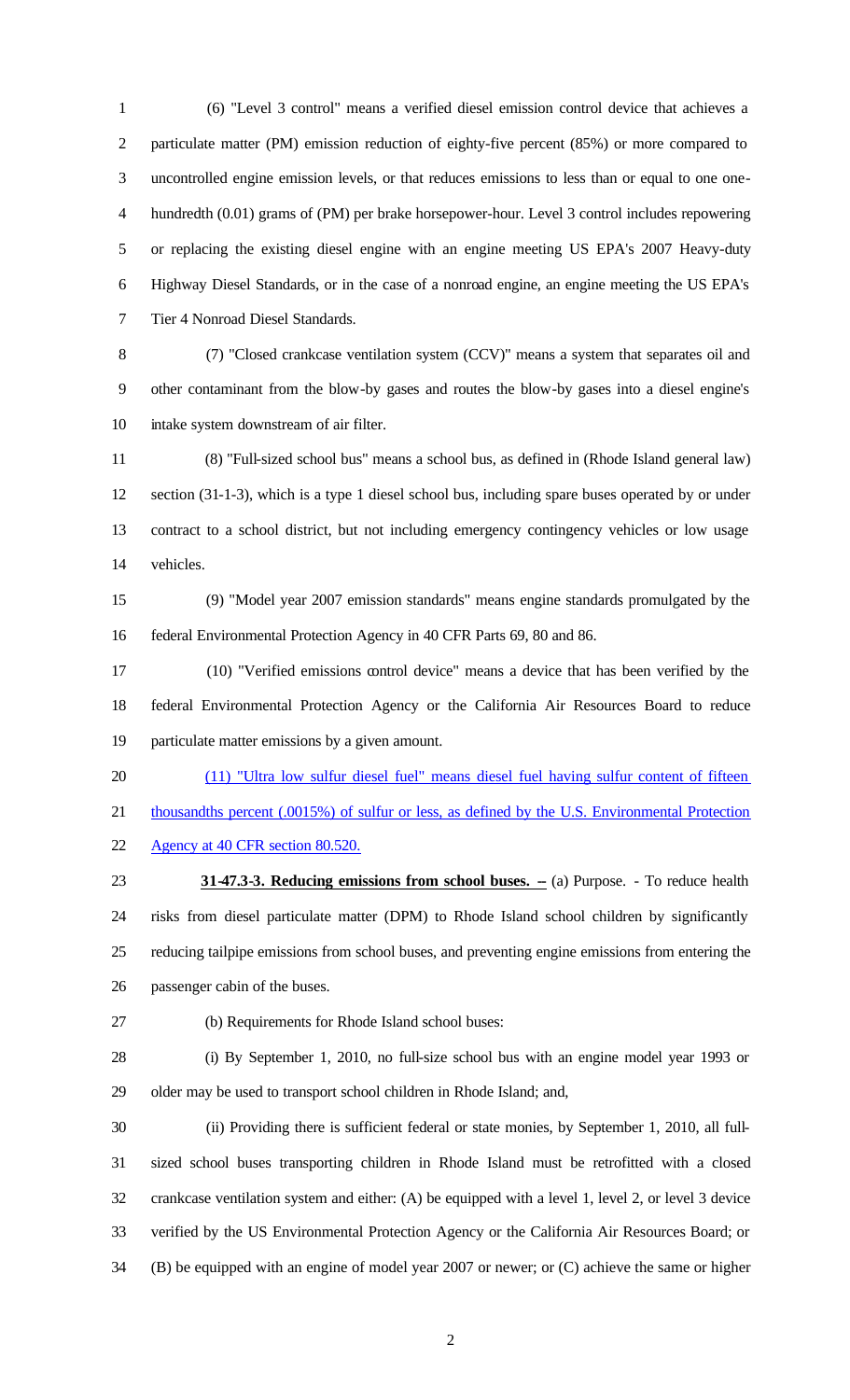diesel PM reductions through the use of an alternative fuel such as compressed natural gas verified by CARB/EPA to reduce DPM emissions at a level equivalent to or higher than subsection (B) above.

4 (c) Financial assistance to defray costs of pollution reductions called for in (b)(ii):

5 (i) DEM shall work with the Rhode Island department of transportation or other authorized transit agencies to maximize the allocation of federal congestion mitigation and air quality (CMAQ) money for Rhode Island for diesel emissions reductions in federal FY 2008 and thereafter until the retrofit goals in this act are met. The (CMAQ) program is jointly administered by the federal highway administration (FHWA) and the federal transit administration (FTA), and was reauthorized by congress in 2005 under the safe, accountable, flexible, and efficient transportation equity act: A legacy for users (SAFETEA-LU). The (SAFETEA-LU) requires states and MPOs to give priority in distributing CMAQ funds to diesel engine retrofits, and other cost-effective emission reduction and congestion mitigation activities that benefit air quality.

14 (ii) Drawing upon any available federal or state monies, the director shall establish and implement a system of providing incentives consistent with this section to municipalities, vendors, or school bus owners for the purchase and installation of any CARB/EPA-verified emission control retrofit device together with the purchase and installation of closed crankcase ventilation system (CCV) retrofit device. In 2007, the per-unit incentive shall not exceed one thousand two hundred fifty dollars (\$1,250) for a level 1 device plus a CCV, or two thousand five hundred dollars (\$2,500) for a level 2 device plus a CCV, or for model years 2003-2006 five thousand dollars (\$5,000) for a level 3 device plus a CCV. Incentive levels may be reevaluated annually, with the goal of maintaining competition in the market for retrofit devices. To the extent practicable, in kind services will also be utilized to offset some of the costs. Incentive recipients must also certify that newly purchased or retrofitted buses with a level 3 technology will operate in the state of Rhode Island for a minimum of four (4) years.

26 (d) Priority community provision:

27 (i) When penalty funds, state SEP funds, federal funds, or funds from other state or non- state sources become available, these should first be allocated toward further offsetting costs of achieving "best available" emissions control in "priority communities";

30 (ii) The "best available" standard is attained by all new buses (MY2007 and newer) and by diesel buses model year 2003 to 2006, inclusive that has been retrofitted with level 3-verified diesel particulate filters and closed crankcase ventilation systems, by diesel buses model year 1994 to 2002, inclusive that has been retrofitted with at least level 2-verified diesel particulate filters and closed crankcase ventilation systems or could be achieved with a natural gas bus that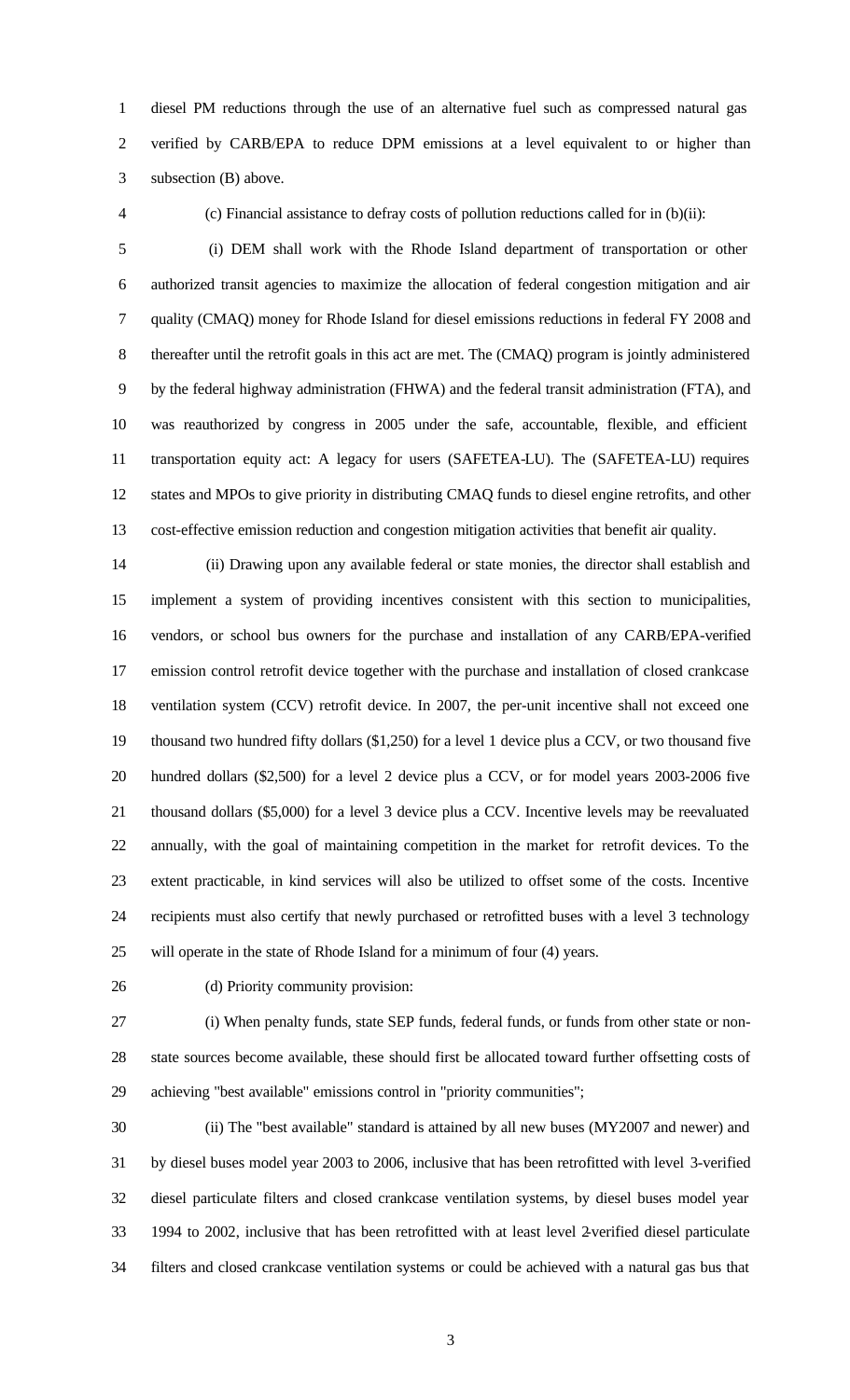achieves the same or better standards of cleanliness as a 2007 diesel bus standard; and

2 (iii) "Priority communities" (to be identified by the Rhode Island DEM) are Rhode Island communities that have high levels of ambient air pollution and high incidence of childhood respiratory impacts.

5 To achieve the pressing public health and environmental goals of this act, DEM shall identify opportunities to achieve maximize PM reductions from diesel powered heavy duty vehicle or equipment that is owned by, operated by, or on behalf of, or leased by, or operating under a contact to a state agency or state or regional public authority (except vehicles that are specifically equipped for emergency response) and diesel powered waste collection and recycling vehicles that are owned, leased, or contracted to perform the removal or transfer or municipal, commercial or residential waste, or recycling services. No later than January 1, 2008, DEM shall present a report to the general assembly, governor, house committee on environment and natural resources, and the senate committee on environment and agriculture on such opportunities to maximum PM reductions from the aforementioned fleets including legislative changes, regulatory changes, funding sources, contract requirements, procurement requirements, and other mechanisms that will bring about maximum PM reductions from these two priority fleets. This report shall explore funding sources beyond CMAQ, including but not limited to Diesel Reductions Emissions Reduction Act (DERA) funds under the Federal Energy Act.

19 Severability. If any clause, sentence, paragraph, section or part of this act shall be 20 adjudged by any court of competent jurisdiction to be invalid and after exhaustion of all further 21 judicial review, the judgment shall not affect, impair or invalidate the remainder thereof, but shall 22 be confined in its operation to the clause, sentence, paragraph, section or part of this act directly 23 involved in the controversy in which the judgment shall have been rendered.

 SECTION 2. Chapter 31-47.3 of the General Laws entitled "The Diesel Emissions Reduction Act" is hereby amended by adding thereto the following sections:

- **31-47.3-1.1. Purpose. --** This act shall be known and may be cited as "The Diesel Emissions reduction Act of 2008." The general purposes of this act are to:
- 28 (1) Minimize human exposure to and health risks from diesel pollution between the years
- 2008 and 2015;
- (2) reduce health costs, missed school days, lost worker productivity and premature
- mortality linked to exposure to diesel particulate matter (PM), nitrogen oxides (NOx) and other diesel pollutants;
- (3) achieve maximum feasible diesel particulate matter emissions reductions and 34 diminished human exposure that is additional to the impact of federal diesel emission rules which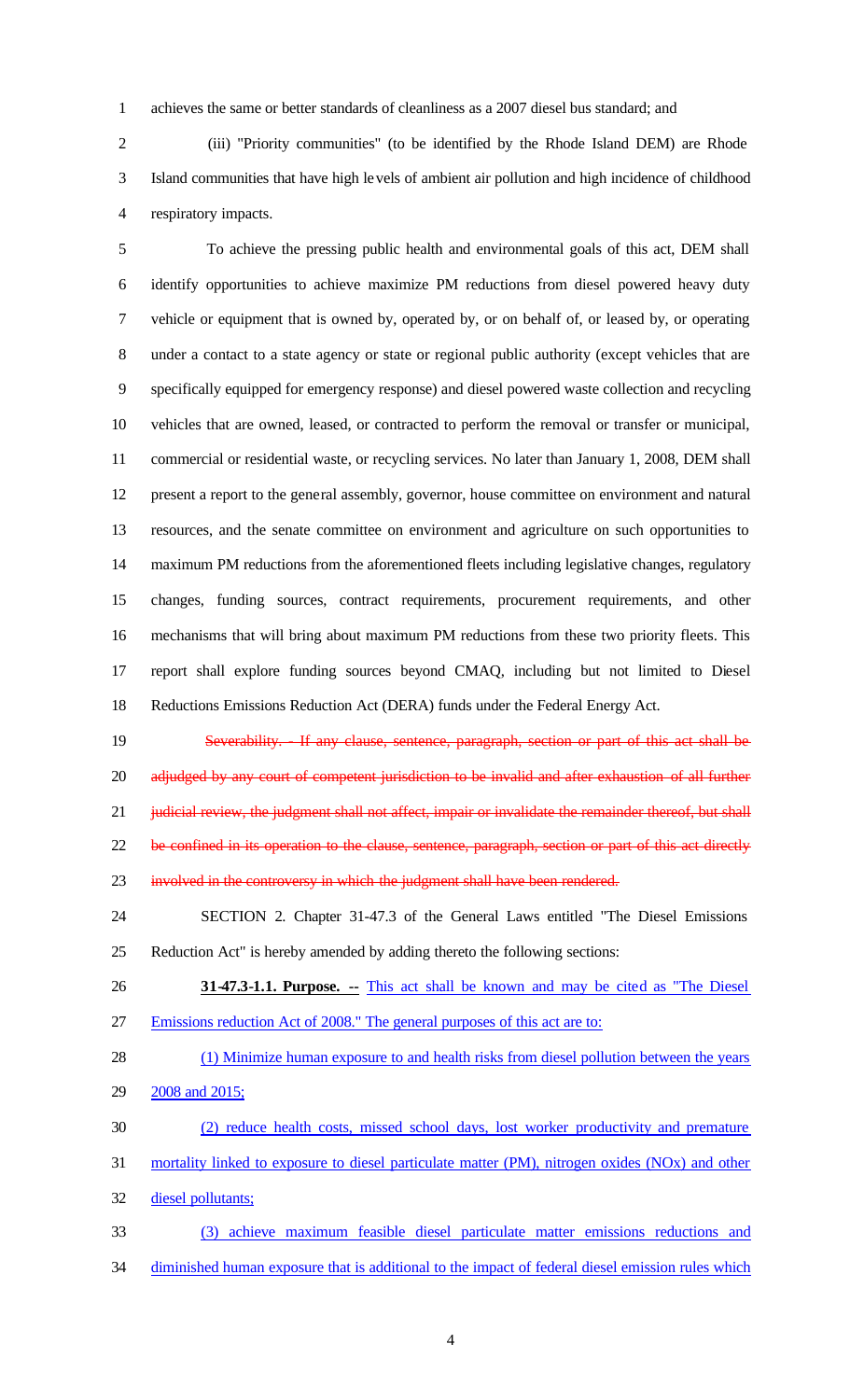focus mostly on new engines; (4) advance the state's climate protection goals and climate action plan by reducing the amount of black carbon pollution emitted by diesels; and (5) achieve health benefits for Rhode Island without requiring appropriations from the general fund by ensuring state contracting and leasing takes advantage of retrofits that are occurring in the marketplace. **31-47.3-4. Use of ultra low sulfur diesel and emission control technology in new state contracts. --** (1) By January 1, 2009 all diesel powered heavy duty vehicles that are owned by, operated by or on behalf of, or leased by or operating under contract to a state agency or state or 11 regional public authority shall be powered by ultra low sulfur diesel fuel. (2) All diesel powered heavy duty vehicles and construction equipment purchased or 13 otherwise acquired or leased after January 1, 2009 by a state agency or state or regional public 14 authority shall utilize particulate matter (PM) emissions control technology based on the following requirements: (a) all diesel onroad vehicles must be powered by model year 1994 or later engines, and such engines model years between and including 1994-2006 must be equipped with Level 3 emission control technology; (b) all diesel nonroad vehicles must be equipped with engines model year 1994 or newer. 20 Engines 75 hp and greater must be equipped with emission control technology verified by US EPA or the California Air Resources Board (CARB) for use with nonroad engines to reduce particulate matter emissions by a minimum of twenty percent (20%); and (c) The director will evaluate the level of control technology for off road diesel vehicles, taking into consideration advances in technology, cost to fleet owners, potential pollution reductions, and other relevant factors. Based on the results of this evaluation, by January 1, 2011 26 the director is hereby authorized to require a higher level of control technology through regulations or procurement policies for off road vehicles. 28 (d) The effective date for this provision for fleets with fifteen (15) or fewer heavy duty on road diesel vehicles is January 1, 2010. (e) The emission control technology requirements of this subsection 2 (a)-(d) herein shall not apply to: (i) any vehicle purchased prior to January 1, 2009, or subject to a lease or public works contract entered into, extended, or renewed prior to January 1, 2009; (ii) vehicles that are specially equipped for emergency response by a state authority,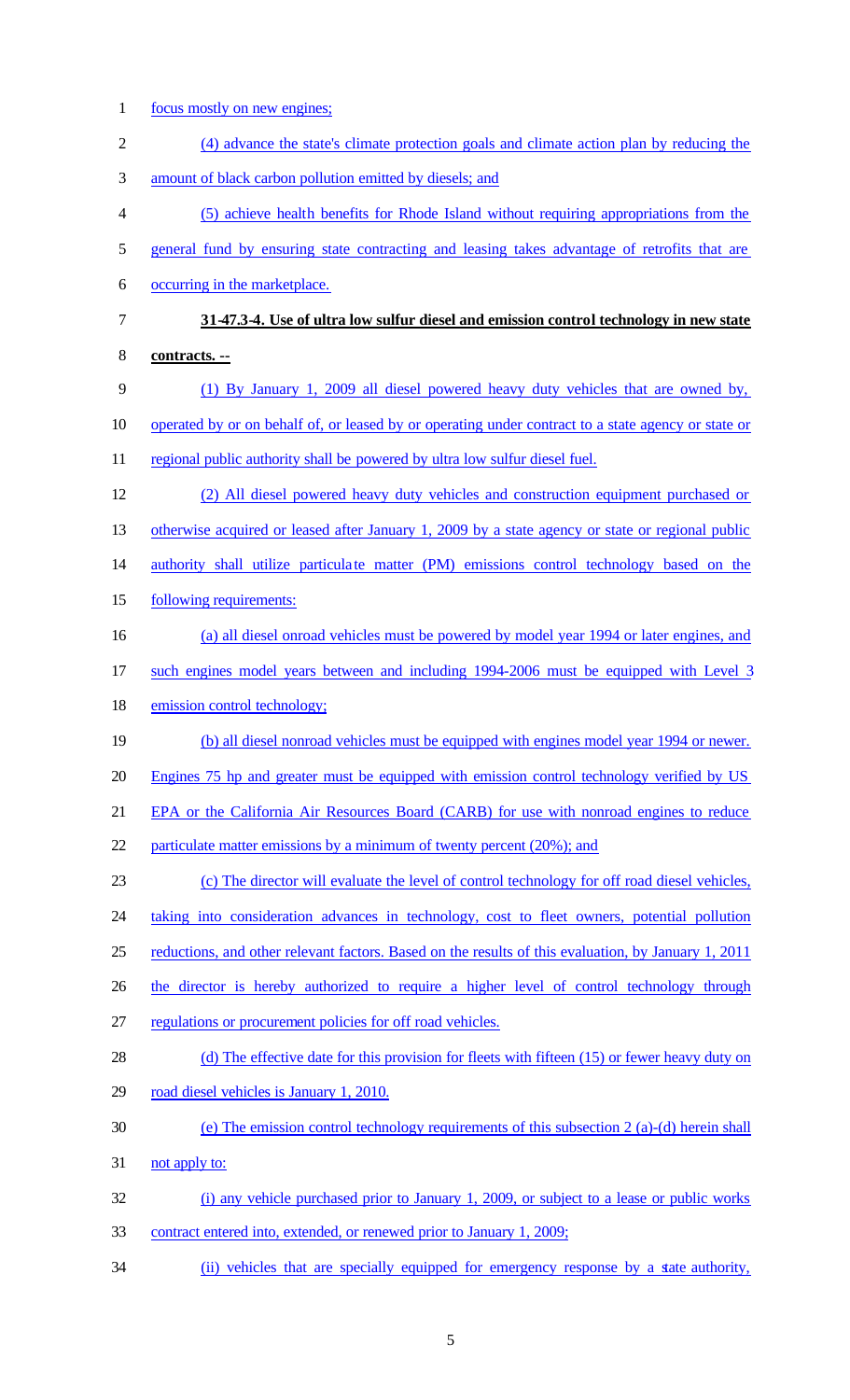office of emergency management, sheriff's office, police department or fire department, as well as timber harvesting equipment such as harvesters, wood chippers, log skidders, and other processing equipment used exclusively off highway for timber harvesting and logging purposes, and farm equipment;

- (e) Upon written finding by the director that control technology for reducing the emissions of pollutants as required by subsection 2 is not available for an individual vehicle or 7 class of vehicles having a model year 1994 or later engine, the director may grant a waiver, in
- writing, providing reasons therefore, and requiring the highest level of control that is available.

 (3) On or before January 1, 2010 and every year thereafter, the director shall report to the governor and legislature on the use of ultra low sulfur diesel fuel and the use of the retrofit 11 technology as required under this section. The information in this report shall include, but not be limited to, for each state agency and public authority covered by this section:

(a) the total number of diesel fuel-powered motor vehicles and construction equipment

 operated by, leased by or contracted by such agency and authority and the number of such 15 vehicles and equipment that were powered by ultra low sulfur diesel fuel and employing retrofit

16 technology as required under this section including a breakdown by motor vehicle model, engine

- 
- year and the type of technology used for each vehicle.

 (b) the number of such motor vehicles that are equipped with an engine certified to the applicable 2007 United States environment protection agency standard for particulate matter as set forth in section 86.007-11 of title 40 of the code of federal regulations or to any subsequent US EPA standard for particulate matter that is at least as stringent; and

- (c) all waivers, findings, and renewals of such findings, which, for each waiver, shall include, but not be limited to, the quantity of diesel fuel needed to power diesel fuel-powered leased, contracted, or operated by such agency and authority; specific information concerning the availability of ultra low sulfur diesel fuel.
- (4) The department shall, to the extent practicable, coordinate with regions that have proposed or adopted heavy duty emission inspection programs to promote regional consistency in
- 28 such programs.
- **31-47.3-5. Use of diesel retrofit devices for newly contracted waste haulers. --**
- (a) By January 1, 2009 any diesel powered waste collection and recycling vehicle with
- engine model years between and including 1994-2006 that is newly purchased, acquired, leased,
- or contracted to perform the removal or transfer of municipal waste, including residential or
- commercial waste, or recycling services shall utilize Level 3 control retrofit technology for
- 34 reducing the emission of pollutants.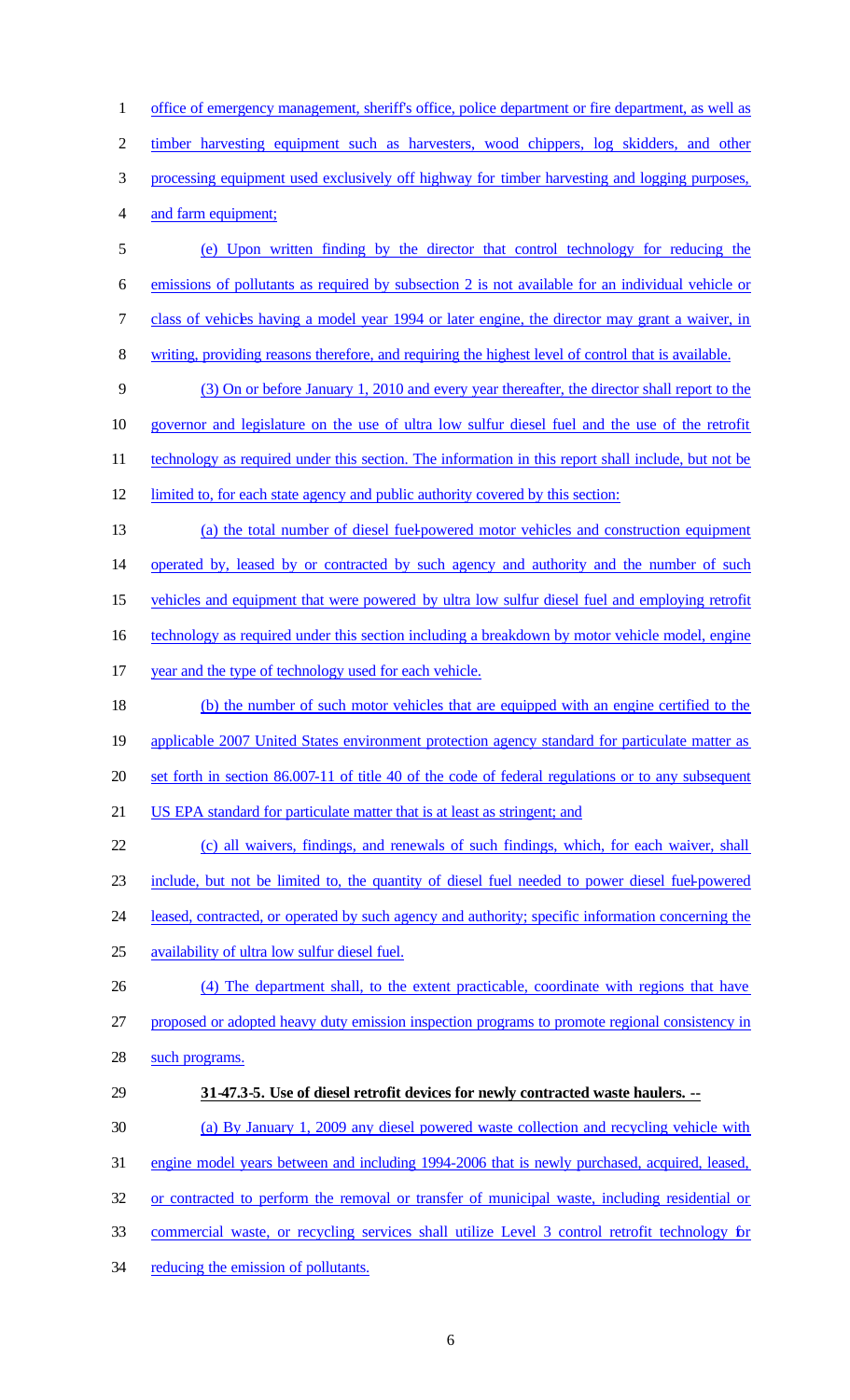(b) By January 1, 2009 it is prohibited to purchase, acquire, lease, or contract for the operation of any diesel powered waste collection and recycling vehicle with engine model years 1993 and earlier to perform the removal or transfer of municipal waste, including residential or commercial waste, or recycling. (c) Upon written finding by the director that Level 3 control technology as required by subdivision (a) of this section is not available for an individual vehicle or class of vehicles having 7 model year 1994 or later, the director may grant a waiver, in writing, providing reasons therefore and requiring the highest level of emission control that is available. (d) On or before January 1, 2010 and every year thereafter, the director shall report to the 10 governor and legislature on the use of Level 3 control retrofit technology on waste collection and 11 recycling vehicles required under this section. The information contained in this report shall include, but not be limited to: (i) the total number of diesel fuel-powered waste collection and recycling vehicles covered by this section and the number of such diesel vehicles that were powered by ultra low sulfur diesel fuel; (ii) the total number of diesel fuel-powered waste collection and recycling vehicles subject to this section between and including model years 1994-2006 and the number of such vehicles between and including model years 1994-2006 that utilized Level 3 control retrofit technology, including a breakdown by motor vehicle model, engine year and the type of technology used for each vehicle; (iii) the number of diesel waste collection and recycling vehicles that are equipped with an engine certified to the applicable 2007 US EPA standard for particulate matter as set forth in section 86.007-11 of title 40 of the code of federal regulations or to any subsequent US EPA 24 standard for particulate matter that is at least as stringent; and (iv) all waivers, findings, and renewals of such findings, which, for each waiver, shall include, but not be limited to, the quantity of diesel fuel needed to power diesel fuel-powered motor vehicles operated by such agency and authority; specific information concerning the availability of ultra low sulfur diesel fuel. **31-47.3-6. Federal funding. --** Provided that all full-sized school buses, as defined in Rhode Island general law section 31-47.3-2, transporting children in Rhode Island have been 31 retrofit with diesel emission control devises as specified in section 31-47.3-3, any additional federal or state monies, including, but not limited to, federal CMAQ, federal DERA and any federal or state settlement monies shall be used to retrofit heavy duty vehicles or construction equipment engine year 1994 and later that are owned by, operated by or on behalf of, or leased by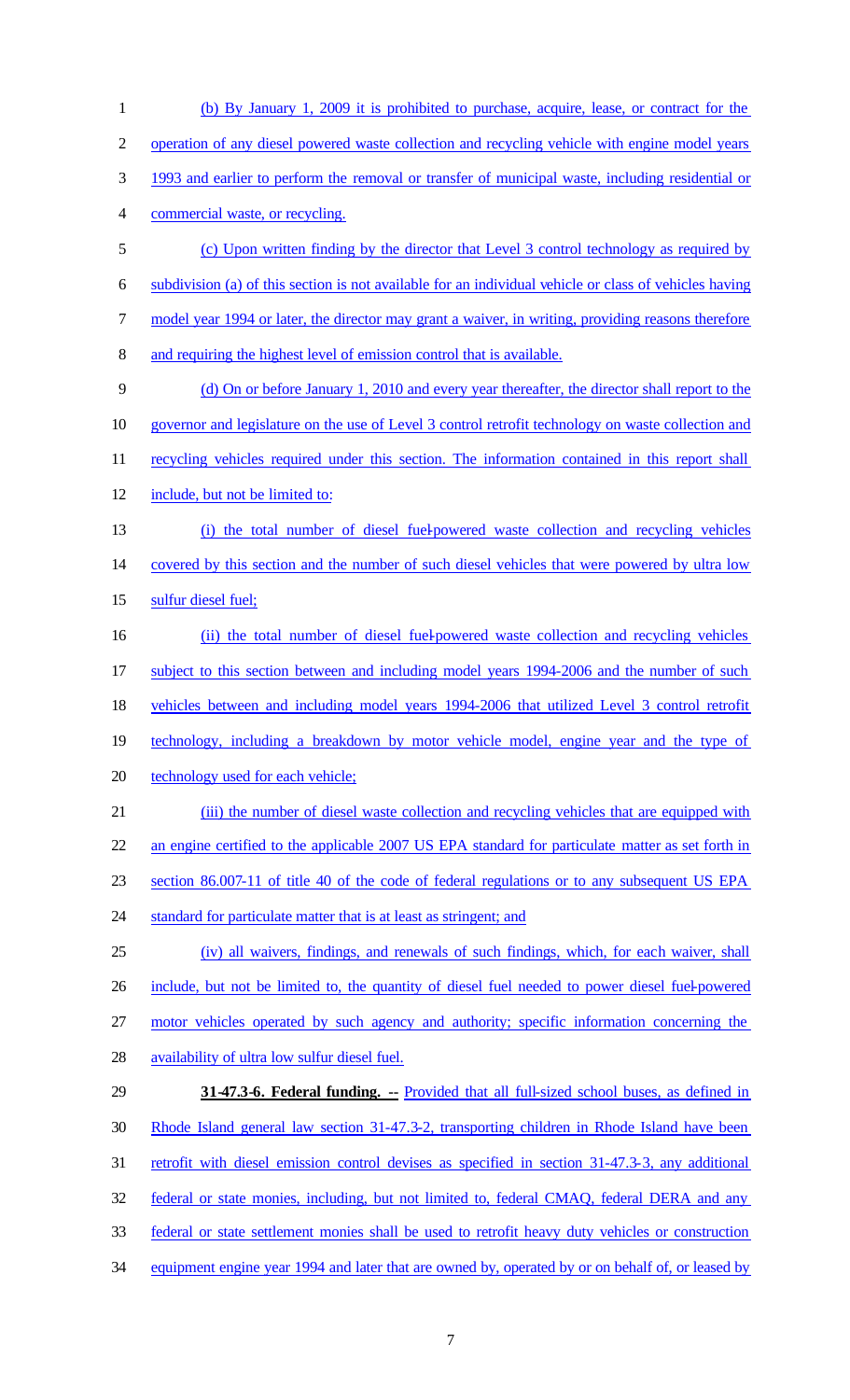1 or operating under contract to a state agency or state or regional public authority with Level 3 control technology, as specified in section 3 of this chapter, and diesel powered waste collection and recycling vehicles engine year 1994 and later owned and operated by municipalities with Level 3 control technology, as specified in section 4 of this act. Heavy duty vehicles and waste haulers with pre-1994 model year engines and already owned or contracted by the state or municipalities may be equipped with best available retrofit technology as defined by section 31- 7 47-3.2 to have achieved CARB or EPA verification. To the extent such funding is available it 8 shall be used to retrofit all such vehicles, equipment, and waste collection and recycling vehicles as specified above, by September 1, 2010. To the extent only a portion of such equipment and vehicles can be retrofit with such monies retrofits shall first be completed in priority communities 11 with high levels of ambient air pollution and high incidence of health impacts as determined by the director pursuant to section 31-47.3.3, and such retrofits shall continue until the earlier of September 1, 2015 or until all such retrofits are completed. **31-47.3-7. Severability.** -- If any clause, sentence, paragraph, section or part of this act 15 shall be adjudged by any court of competent jurisdiction to be invalid and after exhaustion of all 16 further judicial review, the judgment shall not affect, impair or invalidate the remainder thereof, but shall be confined in its operation to the clause, sentence, paragraph, section or part of this act 18 directly involved in the controversy in which the judgment shall have been rendered.

19 SECTION 3. This act shall take effect upon passage.

======= LC01708 =======